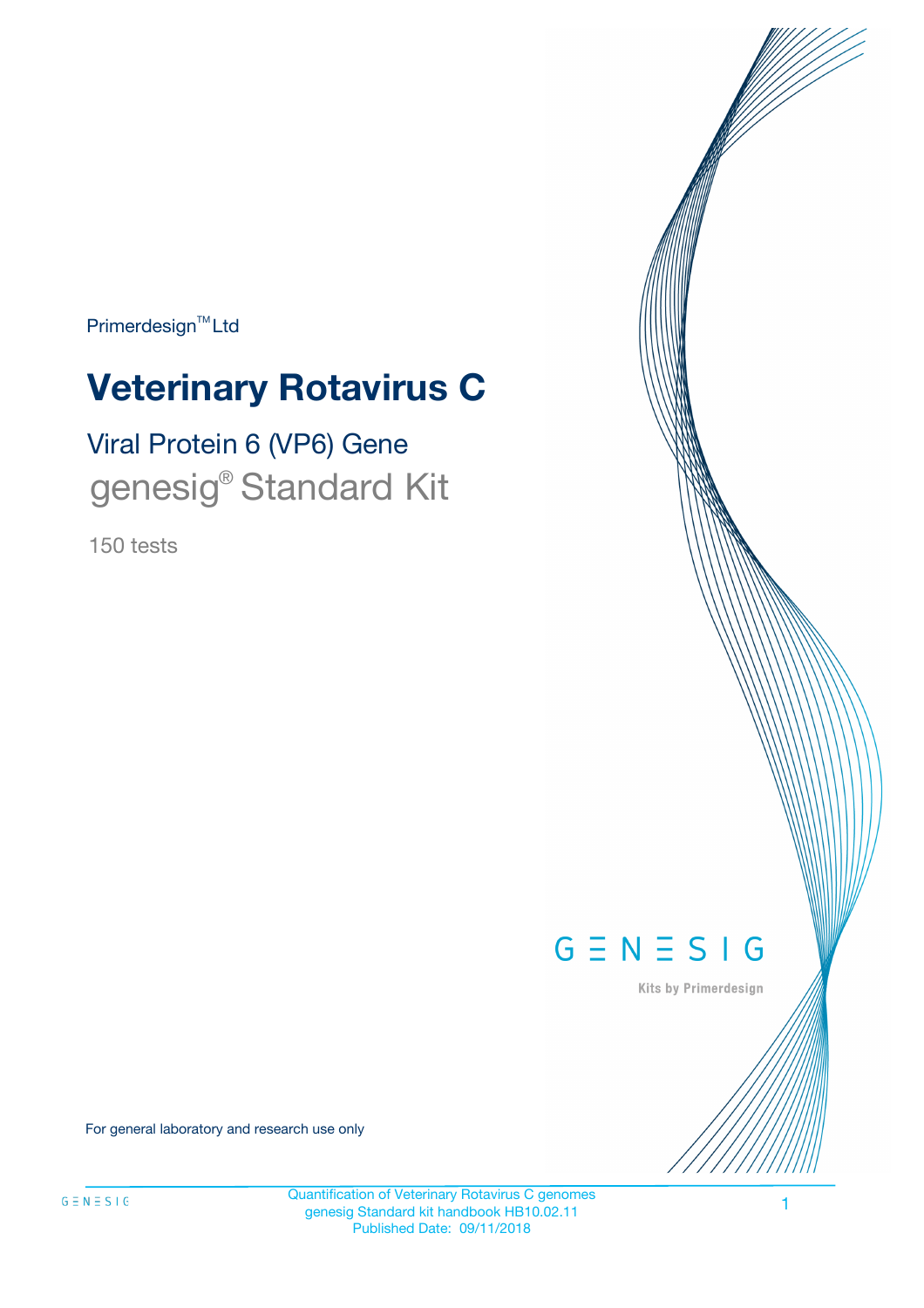# Introduction to Veterinary Rotavirus C

Rotavirus is a genus of double-stranded RNA based viruses of the Reoviridae family. Species within this genus have been named A to G, all cause severe diarrhoea. The linear RNA genome of this species contains 11 segments between 649 and 3538 nucleotides in length. The three layer capsid containing this genome has icosahedral symmetry and is around 80nm in diameter and has channels which extend inward to the core.

The main route of transmission is the faecal-oral route due to contamination of food and water. The virus targets the enterocytes of the intestinal villi, enters the host cell by receptormediated endocytosis and replicates in the cytoplasm. After replication and construction of the new viral progeny the cell is lysed resulting in viral release as well as release of intestinal fluid which results in diarrhoea containing viral particles.

After an incubation period of around 2 days, symptoms of Rotavirus infection present with vomiting, fever and diarrhoea that can last over a week. After infection antibodies to the virus can be found in an individual, subsequent infections can occur throughout life but are mainly asymptomatic. Infection is therefore most severe in young although newborns are thought to have acquired immunity from trans-placental transfer of antibodies. Treatment is usually directed at alleviation of symptoms and mainly involves rehydration.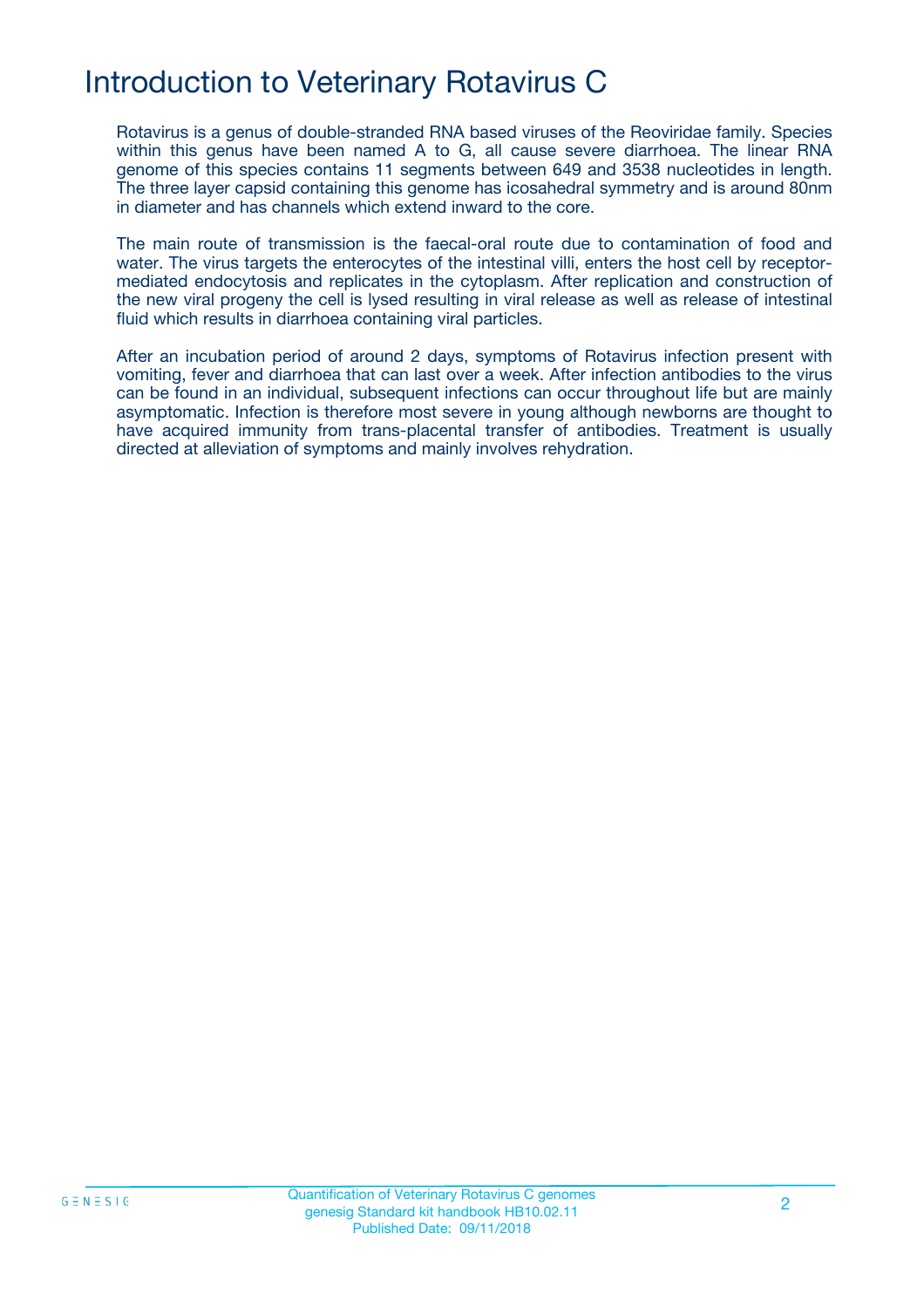# **Specificity**

The Primerdesign genesig Kit for Veterinary Rotavirus C (Vet RotavirusC) genomes is designed for the in vitro quantification of Vet RotavirusC genomes. The kit is designed to have a broad detection profile. Specifically, the primers represent 100% homology with over 95% of the NCBI database reference sequences available at the time of design.

The dynamics of genetic variation means that new sequence information may become available after the initial design. Primerdesign periodically reviews the detection profiles of our kits and when required releases new versions.

The kit for Veterinary Rotavirus C (Veterinary Rotavirus C) genomes is designed for the in vitro quantification of Rotavirus C genomes in a broad range of organisms of veterinary interest. The kit is designed to have the broadest detection profile possible whilst remaining specific to the Rotavirus C genomes of organisms of veterinary interest. The primers and probe sequences in this kit have 100% homology with over 95% of Rotavirus C sequences based on a comprehensive bioinformatics analysis.

If you require further information, or have a specific question about the detection profile of this kit then please send an e.mail to enquiry@primerdesign.co.uk and our bioinformatics team will answer your question.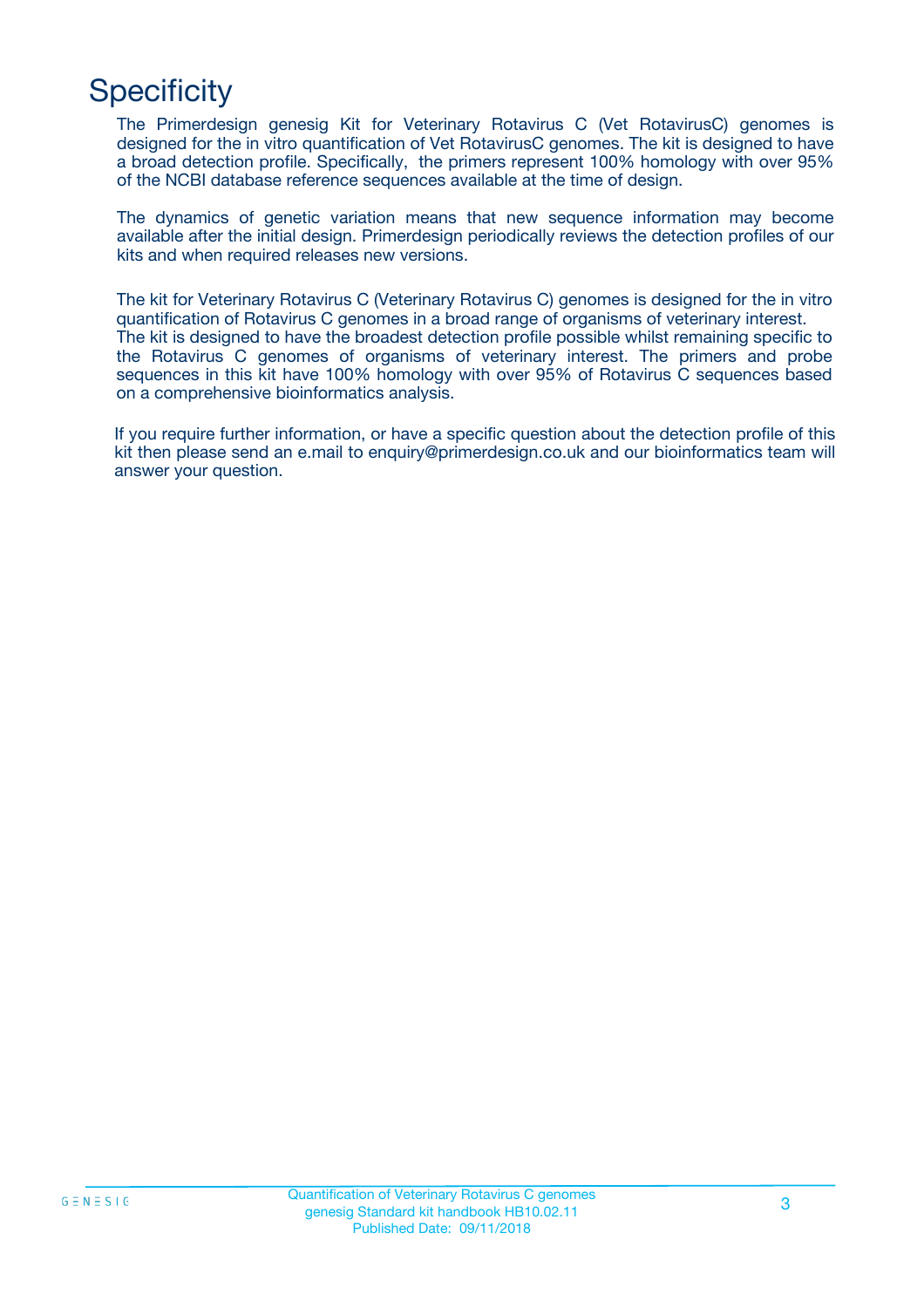# Kit contents

- **Vet RotavirusC specific primer/probe mix (150 reactions BROWN)** FAM labelled
- **Vet RotavirusC positive control template (for Standard curve RED)**
- **RNase/DNase free water (WHITE)** for resuspension of primer/probe mixes
- **Template preparation buffer (YELLOW)** for resuspension of positive control template and standard curve preparation

## **Reagents and equipment to be supplied by the user**

#### **Real-time PCR Instrument**

#### **Extraction kit**

This kit is recommended for use with genesig Easy DNA/RNA Extraction kit. However, it is designed to work well with all processes that yield high quality RNA and DNA with minimal PCR inhibitors.

**oasigTM lyophilised OneStep or Precision**®**PLUS OneStep 2X RT-qPCR Master Mix** Contains complete OneStep RT-qPCR master mix

**Pipettors and Tips**

**Vortex and centrifuge**

**Thin walled 1.5 ml PCR reaction tubes**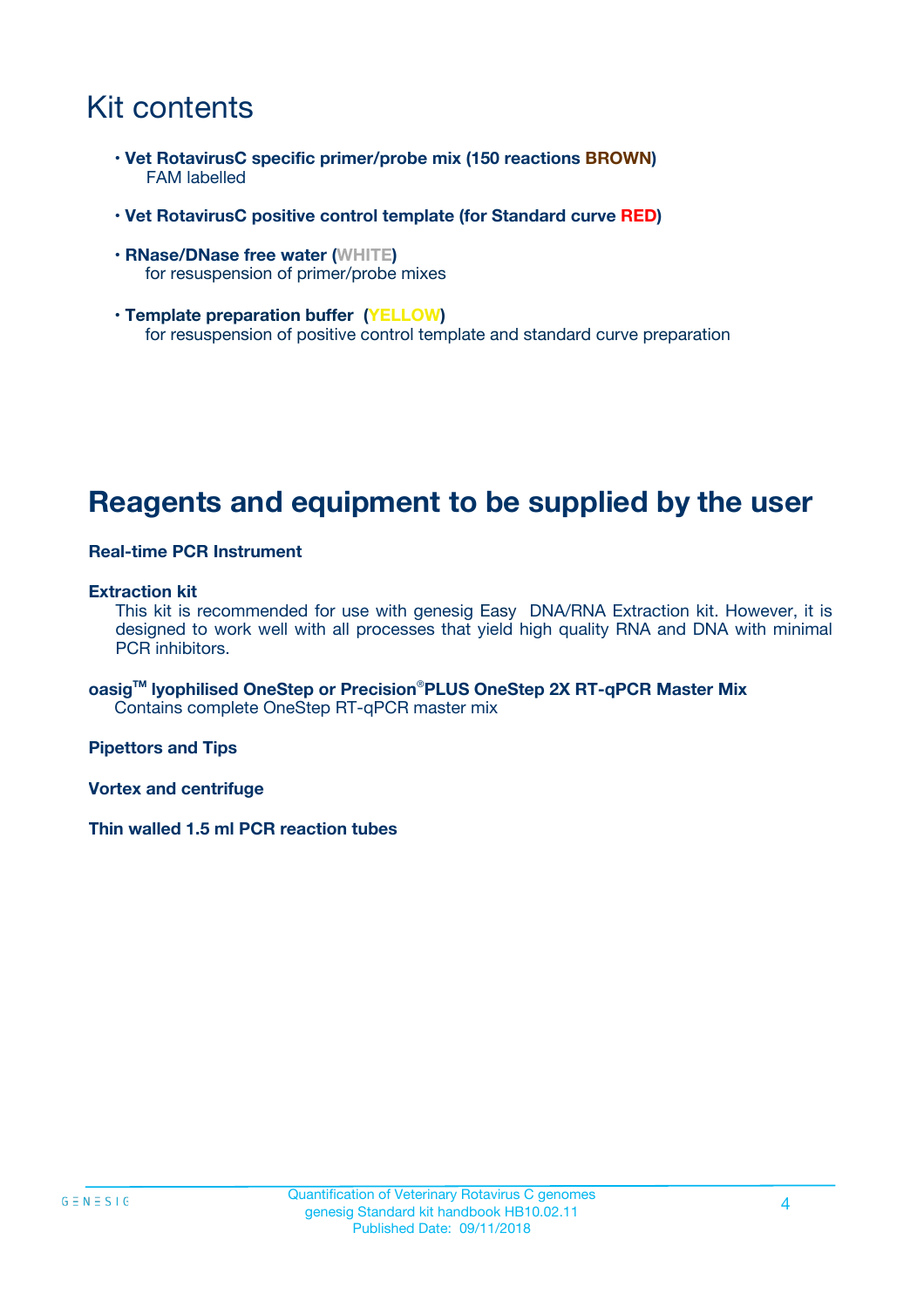### Kit storage and stability

This kit is stable at room temperature but should be stored at -20ºC on arrival. Once the lyophilised components have been resuspended they should not be exposed to temperatures above -20°C for longer than 30 minutes at a time and unnecessary repeated freeze/thawing should be avoided. The kit is stable for six months from the date of resuspension under these circumstances.

If a standard curve dilution series is prepared this can be stored frozen for an extended period. If you see any degradation in this serial dilution a fresh standard curve can be prepared from the positive control.

Primerdesign does not recommend using the kit after the expiry date stated on the pack.

### Suitable sample material

All kinds of sample material suited for PCR amplification can be used. Please ensure the samples are suitable in terms of purity, concentration, and RNA/DNA integrity. Always run at least one negative control with the samples. To prepare a negative-control, replace the template RNA sample with RNase/DNase free water.

### Dynamic range of test

Under optimal PCR conditions genesig Vet RotavirusC detection kits have very high priming efficiencies of >95% and can detect less than 100 copies of target template.

### Notices and disclaimers

This product is developed, designed and sold for research purposes only. It is not intended for human diagnostic or drug purposes or to be administered to humans unless clearly expressed for that purpose by the Food and Drug Administration in the USA or the appropriate regulatory authorities in the country of use. During the warranty period Primerdesign genesig detection kits allow precise and reproducible data recovery combined with excellent sensitivity. For data obtained by violation to the general GLP guidelines and the manufacturer's recommendations the right to claim under guarantee is expired. PCR is a proprietary technology covered by several US and foreign patents. These patents are owned by Roche Molecular Systems Inc. and have been sub-licensed by PE Corporation in certain fields. Depending on your specific application you may need a license from Roche or PE to practice PCR. Additional information on purchasing licenses to practice the PCR process may be obtained by contacting the Director of Licensing at Roche Molecular Systems, 1145 Atlantic Avenue, Alameda, CA 94501 or Applied Biosystems business group of the Applera Corporation, 850 Lincoln Centre Drive, Foster City, CA 94404. In addition, the 5' nuclease assay and other homogeneous amplification methods used in connection with the PCR process may be covered by U.S. Patents 5,210,015 and 5,487,972, owned by Roche Molecular Systems, Inc, and by U.S. Patent 5,538,848, owned by The Perkin-Elmer Corporation.

### Trademarks

Primerdesign™ is a trademark of Primerdesign Ltd.

genesig $^\circledR$  is a registered trademark of Primerdesign Ltd.

The PCR process is covered by US Patents 4,683,195, and 4,683,202 and foreign equivalents owned by Hoffmann-La Roche AG. BI, ABI PRISM® GeneAmp® and MicroAmp® are registered trademarks of the Applera Genomics (Applied Biosystems Corporation). BIOMEK® is a registered trademark of Beckman Instruments, Inc.; iCycler™ is a registered trademark of Bio-Rad Laboratories, Rotor-Gene is a trademark of Corbett Research. LightCycler™ is a registered trademark of the Idaho Technology Inc. GeneAmp®, TaqMan® and AmpliTaqGold® are registered trademarks of Roche Molecular Systems, Inc., The purchase of the Primerdesign™ reagents cannot be construed as an authorization or implicit license to practice PCR under any patents held by Hoffmann-LaRoche Inc.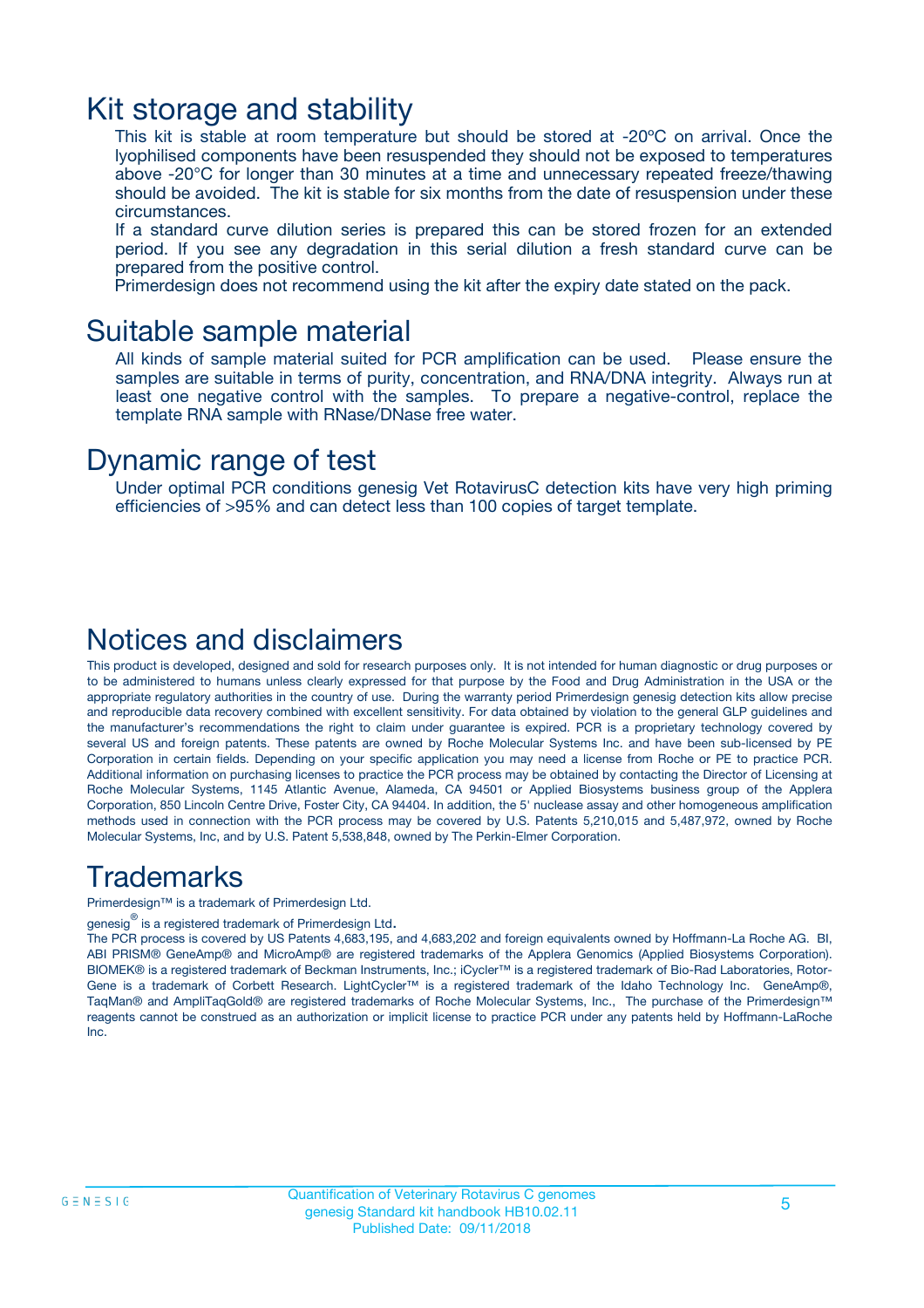# Principles of the test

#### **Real-time PCR**

A Vet RotavirusC specific primer and probe mix is provided and this can be detected through the FAM channel.

The primer and probe mix provided exploits the so-called TaqMan® principle. During PCR amplification, forward and reverse primers hybridize to the Vet RotavirusC cDNA. A fluorogenic probe is included in the same reaction mixture which consists of a DNA probe labeled with a 5`-dye and a 3`-quencher. During PCR amplification, the probe is cleaved and the reporter dye and quencher are separated. The resulting increase in fluorescence can be detected on a range of qPCR platforms.

#### **Positive control**

For copy number determination and as a positive control for the PCR set up, the kit contains a positive control template. This can be used to generate a standard curve of Vet RotavirusC copy number / Cq value. Alternatively the positive control can be used at a single dilution where full quantitative analysis of the samples is not required. Each time the kit is used, at least one positive control reaction must be included in the run. A positive result indicates that the primers and probes for detecting the target Vet RotavirusC gene worked properly in that particular experimental scenario. If a negative result is obtained the test results are invalid and must be repeated. Care should be taken to ensure that the positive control does not contaminate any other kit component which would lead to false-positive results. This can be achieved by handling this component in a Post PCR environment. Care should also be taken to avoid cross-contamination of other samples when adding the positive control to the run. This can be avoided by sealing all other samples and negative controls before pipetting the positive control into the positive control well.

#### **Negative control**

To validate any positive findings a negative control reaction should be included every time the kit is used. For this reaction the RNase/DNase free water should be used instead of template. A negative result indicates that the reagents have not become contaminated while setting up the run.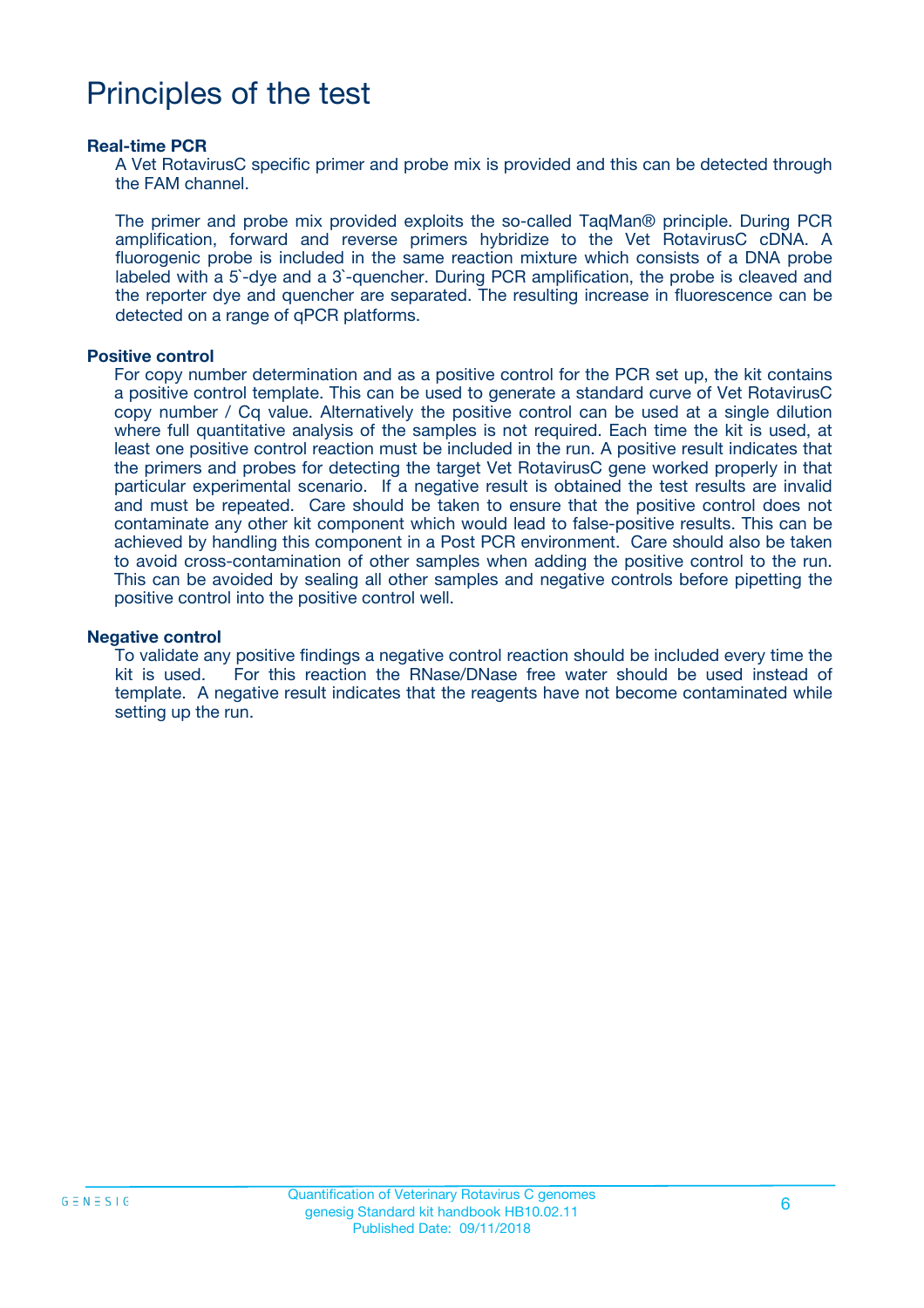### Resuspension protocol

To minimize the risk of contamination with foreign DNA, we recommend that all pipetting be performed in a PCR clean environment. Ideally this would be a designated PCR lab or PCR cabinet. Filter tips are recommended for all pipetting steps.

#### **1. Pulse-spin each tube in a centrifuge before opening.**

This will ensure lyophilised primer and probe mix is in the base of the tube and is not spilt upon opening the tube.

#### **2. Resuspend the kit components in the RNase/DNase free water supplied, according to the table below:**

To ensure complete resuspension, vortex each tube thoroughly.

| Component - resuspend in water          | <b>Volume</b> |
|-----------------------------------------|---------------|
| <b>Pre-PCR pack</b>                     |               |
| Vet RotavirusC primer/probe mix (BROWN) | 165 ul        |

#### **3. Resuspend the positive control template in the template preparation buffer supplied, according to the table below:**

To ensure complete resuspension, vortex the tube thoroughly.

| Component - resuspend in template preparation buffer |        |  |
|------------------------------------------------------|--------|--|
| <b>Post-PCR heat-sealed foil</b>                     |        |  |
| Vet RotavirusC Positive Control Template (RED) *     | 500 µl |  |

\* This component contains high copy number template and is a VERY significant contamination risk. It must be opened and handled in a separate laboratory environment, away from the other components.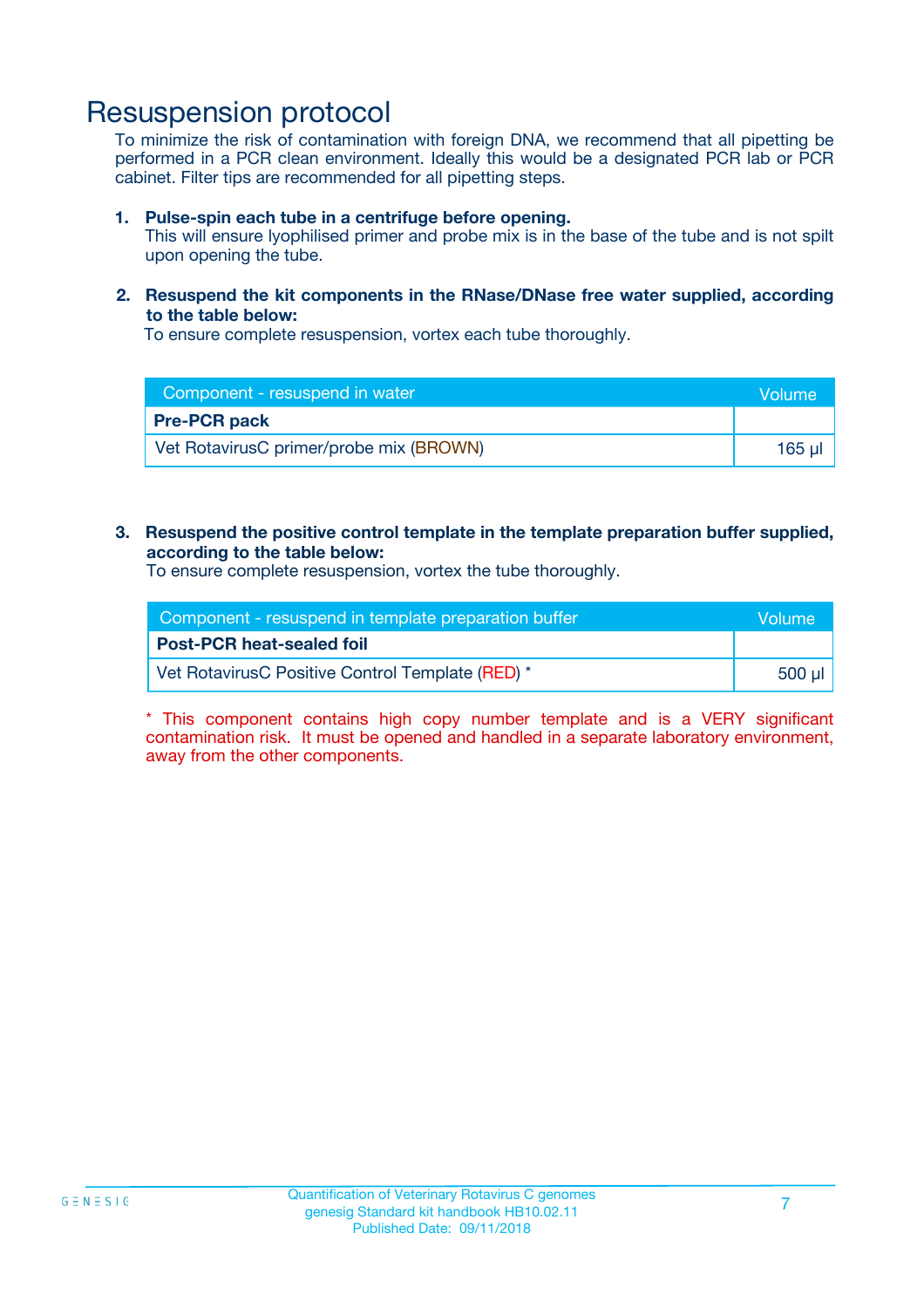## OneStep RT-qPCR detection protocol

A OneStep approach combining the reverse transcription and amplification in a single closed tube is the preferred method. If, however, a two step approach is required see page 10.

#### **For optimum performance and sensitivity.**

All pipetting steps and experimental plate set up should be performed on ice. After the plate is poured proceed immediately to the OneStep amplification protocol. Prolonged incubation of reaction mixes at room temperature can lead to PCR artifacts that reduce the sensitivity of detection.

**1. For each RNA sample prepare a reaction mix according to the table below:** Include sufficient reactions for positive and negative controls.

| Component                                                    | Volume       |
|--------------------------------------------------------------|--------------|
| oasig OneStep or PrecisionPLUS OneStep 2X RT-qPCR Master Mix | $10 \mu$     |
| Vet RotavirusC primer/probe mix (BROWN)                      | 1 µI         |
| <b>RNase/DNase free water (WHITE)</b>                        | $4 \mu$      |
| <b>Final Volume</b>                                          | <u>15 µl</u> |

- **2. Pipette 15µl of this mix into each well according to your qPCR experimental plate set up.**
- **3. Pipette 5µl of RNA template into each well, according to your experimental plate set up.**

For negative control wells use 5µl of RNase/DNase free water. The final volume in each well is 20ul.

**4. If a standard curve is included for quantitative analysis prepare a reaction mix according to the table below:**

| Component                                                    | Volume   |
|--------------------------------------------------------------|----------|
| oasig OneStep or PrecisionPLUS OneStep 2X RT-qPCR Master Mix | 10 µl    |
| Vet RotavirusC primer/probe mix (BROWN)                      | 1 ul     |
| <b>RNase/DNase free water (WHITE)</b>                        | $4 \mu$  |
| <b>Final Volume</b>                                          | $15 \mu$ |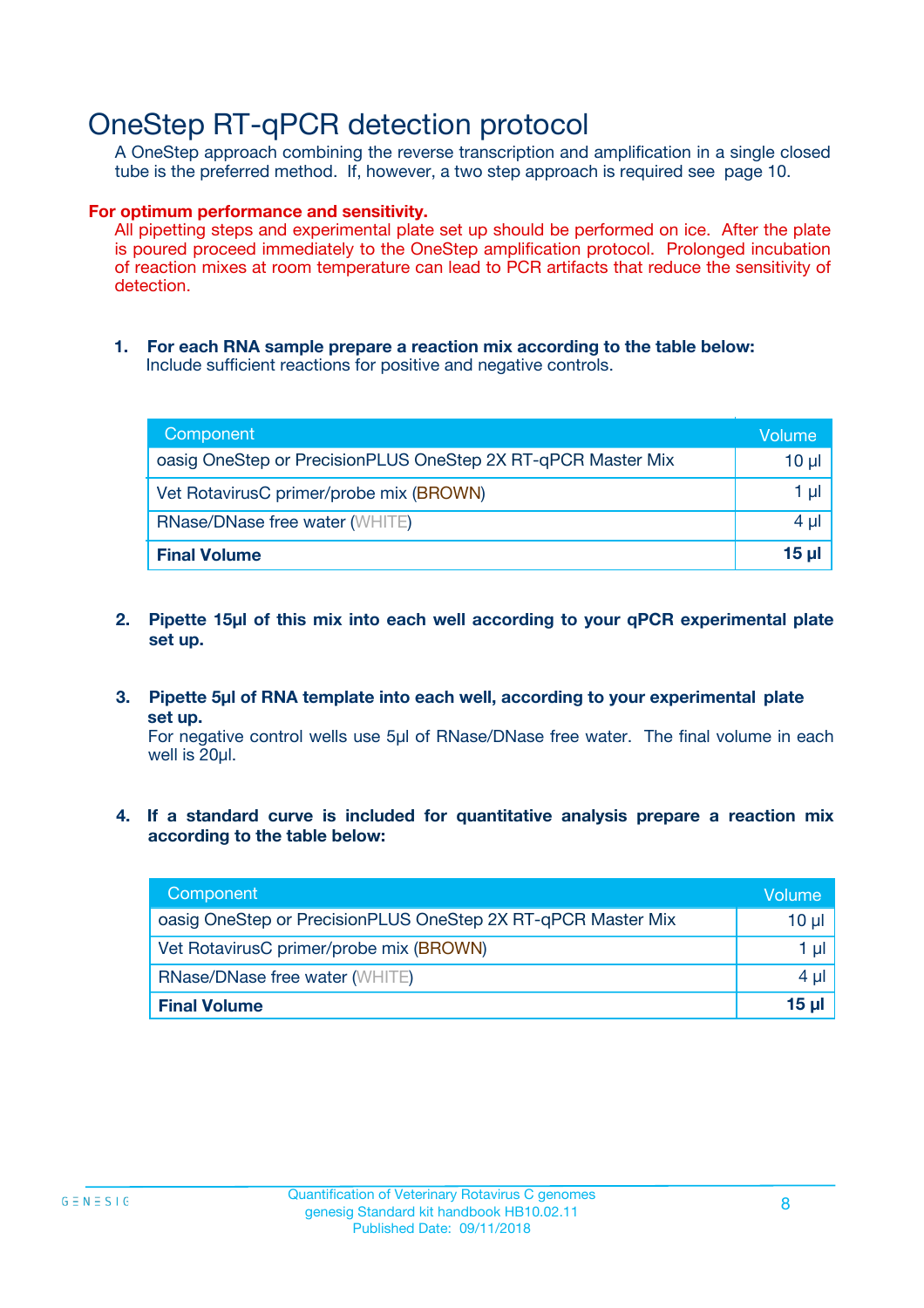#### **5. Preparation of standard curve dilution series**

- 1) Pipette 90µl of template preparation buffer into 5 tubes and label 2-6
- 2) Pipette 10µl of Positive Control Template (RED) into tube 2
- 3) Vortex thoroughly
- 4) Change pipette tip and pipette 10µl from tube 2 into tube 3
- 5) Vortex thoroughly

Repeat steps 4 and 5 to complete the dilution series

| <b>Standard Curve</b>         | <b>Copy Number</b>     |
|-------------------------------|------------------------|
| Tube 1 Positive control (RED) | $2 \times 10^5$ per µl |
| Tube 2                        | $2 \times 10^4$ per µl |
| Tube 3                        | $2 \times 10^3$ per µl |
| Tube 4                        | $2 \times 10^2$ per µl |
| Tube 5                        | 20 per $\mu$           |
| Tube 6                        | 2 per µl               |

**6. Pipette 5µl of standard template into each well for the standard curve according to your plate set up**

The final volume in each well is 20ul.

# OneStep RT-qPCR amplification protocol

Amplification conditions using oasig OneStep or PrecisionPLUS OneStep 2X RT-qPCR Master Mix.

|             | <b>Step</b>                  | <b>Time</b>      | <b>Temp</b>    |
|-------------|------------------------------|------------------|----------------|
|             | <b>Reverse Transcription</b> | $10 \text{ min}$ | $55^{\circ}$ C |
|             | Enzyme activation            | 2 min            | $95^{\circ}$ C |
| Cycling x50 | Denaturation                 | 10 <sub>s</sub>  | $95^{\circ}$ C |
|             | <b>DATA COLLECTION *</b>     | 60 s             | $60^{\circ}$ C |

\* Fluorogenic data should be collected during this step through the FAM channel